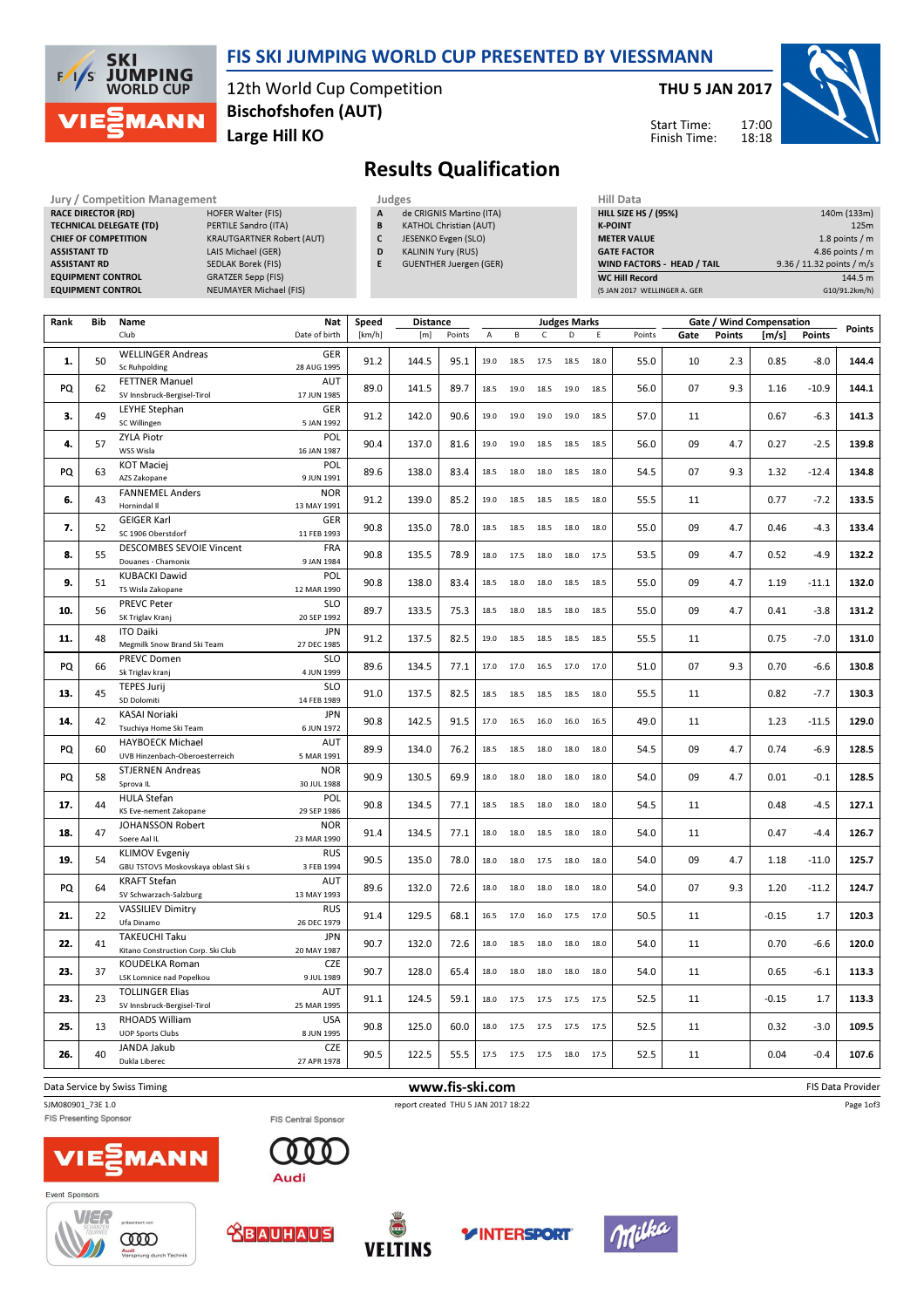#### FIS SKI JUMPING WORLD CUP PRESENTED BY VIESSMANN



12th World Cup Competition Large Hill KO Bischofshofen (AUT)

THU 5 JAN 2017

Start Time: Finish Time: 17:00 18:18



## Results Qualification

|     | Bib            | Name                                                      | Nat                       | Speed  | <b>Distance</b> |        |      |                          |                | <b>Judges Marks</b> |      |        |      |               | Gate / Wind Compensation |         |        |
|-----|----------------|-----------------------------------------------------------|---------------------------|--------|-----------------|--------|------|--------------------------|----------------|---------------------|------|--------|------|---------------|--------------------------|---------|--------|
|     |                | Club                                                      | Date of birth             | [km/h] | [m]             | Points | Α    | В                        | $\mathsf{C}$   | D                   | Ε    | Points | Gate | <b>Points</b> | [m/s]                    | Points  | Points |
| 27. | 46             | STURSA Vojtech<br>Dukla Liberec                           | <b>CZE</b><br>3 AUG 1995  | 89.9   | 125.5           | 60.9   |      | 17.5 17.0 17.5 17.5 17.5 |                |                     |      | 52.5   | 11   |               | 0.75                     | $-7.0$  | 106.4  |
| 28. | 24             | DAMJAN Jernej<br>SSK Sam Ihan                             | <b>SLO</b><br>28 MAY 1983 | 90.7   | 122.5           | 55.5   |      | 17.0 17.0 17.5 17.5 17.0 |                |                     |      | 51.5   | 11   |               | 0.07                     | $-0.7$  | 106.3  |
| 29. | 35             | <b>SCHIFFNER Markus</b><br>UVB Hinzenbach-Oberoesterreich | AUT<br>5 JUN 1992         | 91.2   | 119.5           | 50.1   |      | 16.5 16.5 17.0 17.0 16.5 |                |                     |      | 50.0   | 11   |               | $-0.52$                  | 5.9     | 106.0  |
| 30. | 33             | MAEAETTAE Jarkko<br>Kainuun Hiihtoseura                   | <b>FIN</b><br>28 DEC 1994 | 91.1   | 122.5           | 55.5   |      | 17.5 17.0 17.0 17.0 17.0 |                |                     |      | 51.0   | 11   |               | 0.27                     | $-2.5$  | 104.0  |
| 31. | 53             | FREITAG Richard<br>SG Nickelhuette Aue                    | GER<br>14 AUG 1991        | 89.7   | 121.0           | 52.8   |      | 17.0 17.0 17.5 17.5 17.0 |                |                     |      | 51.5   | 09   | 4.7           | 0.58                     | $-5.4$  | 103.6  |
| 32. | 30             | SAKUYAMA Kento<br>Kitano Construction Corp.Ski Team       | JPN<br>3 JUL 1990         | 90.5   | 125.5           | 60.9   | 17.0 |                          | 17.5 17.0 17.0 |                     | 17.0 | 51.0   | 11   |               | 1.08                     | $-10.1$ | 101.8  |
| 33. | 38             | <b>PREVC Cene</b><br>Sk Triglav kranj                     | <b>SLO</b><br>12 MAR 1996 | 90.8   | 118.0           | 47.4   | 16.5 | 17.0 17.0 17.0 17.0      |                |                     |      | 51.0   | 11   |               | $-0.25$                  | 2.8     | 101.2  |
| 34. | 29             | ZIOBRO Jan<br>WKS Zakopane                                | POL<br>24 JUN 1991        | 90.4   | 116.5           | 44.7   | 16.5 | 16.5                     | 16.5           | 17.0                | 16.5 | 49.5   | 11   |               | $-0.54$                  | 6.1     | 100.3  |
| 35. | 3              | <b>HOFER Thomas</b><br>SV Innsbruck-Bergisel-Tirol        | AUT<br>28 JAN 1996        | 91.3   | 118.5           | 48.3   | 17.0 | 16.5                     | 16.5           | 17.0                | 16.5 | 50.0   | 11   |               | $-0.16$                  | 1.8     | 100.1  |
| 36. | 26             | <b>GRANERUD Halvor Egner</b><br>Asker Skiklubb            | <b>NOR</b><br>29 MAY 1996 | 90.0   | 124.0           | 58.2   | 17.0 | 17.0                     | 17.0           | 17.5                | 16.5 | 51.0   | 11   |               | 1.16                     | $-10.9$ | 98.3   |
| 37. | 28             | <b>BICKNER Kevin</b><br>Norge Ski Club                    | <b>USA</b><br>23 SEP 1996 | 91.1   | 117.0           | 45.6   | 17.0 | 16.5                     | 17.0           | 17.0 17.0           |      | 51.0   | 11   |               | $-0.08$                  | 0.9     | 97.5   |
| 38. | 20             | <b>GLASDER Michael</b><br>Norge Ski Club                  | <b>USA</b><br>27 MAR 1989 | 91.1   | 117.0           | 45.6   | 17.5 | 17.0                     | 17.5           | 17.5                | 17.0 | 52.0   | 11   |               | 0.03                     | $-0.3$  | 97.3   |
| PQ  | 67             | <b>TANDE Daniel Andre</b><br>Kongsberg If                 | <b>NOR</b><br>24 JAN 1994 | 90.1   | 121.0           | 52.8   | 15.0 | 15.5                     | 15.0           | 16.0 15.5           |      | 46.0   | 07   | 9.3           | 1.18                     | $-11.0$ | 97.1   |
| 40. | 34             | <b>HLAVA Lukas</b><br>Dukla Liberec                       | <b>CZE</b><br>10 SEP 1984 | 90.7   | 118.0           | 47.4   | 17.0 | 16.5                     | 16.5           | 17.0                | 16.5 | 50.0   | 11   |               | 0.08                     | $-0.7$  | 96.7   |
| 41. | 8              | <b>SEMENIC Anze</b><br><b>NSK TRZIC FMG</b>               | <b>SLO</b><br>1 AUG 1993  | 91.1   | 116.5           | 44.7   | 17.0 |                          |                | 17.0 17.0 17.0 16.5 |      | 51.0   | 11   |               | 0.07                     | $-0.7$  | 95.0   |
| 42. | 14             | MATURA Jan<br>Dukla Liberec                               | <b>CZE</b><br>29 JAN 1980 | 90.7   | 117.5           | 46.5   | 16.5 | 16.5                     | 17.5           | 17.5                | 17.0 | 51.0   | 11   |               | 0.35                     | $-3.3$  | 94.2   |
| 43. | 27             | <b>ALTENBURGER Florian</b><br>SC Seekirchen-Salzburg      | AUT<br>2 NOV 1993         | 90.7   | 117.0           | 45.6   | 16.5 | 16.5                     | 16.5           | 16.0                | 16.0 | 49.0   | 11   |               | 0.08                     | $-0.7$  | 93.9   |
| 44. | 18             | ZOGRAFSKI Vladimir<br><b>NSA</b>                          | BUL<br>14 JUL 1993        | 90.3   | 111.0           | 34.8   | 16.5 | 16.5                     | 16.5           | 16.5                | 16.0 | 49.5   | 11   |               | $-0.42$                  | 4.8     | 89.1   |
| PQ  | 59             | <b>KOFLER Andreas</b><br>SV Innsbruck-Bergisel-Tirol      | AUT<br>17 MAY 1984        | 90.2   | 112.5           | 37.5   | 15.5 | 16.0                     | 15.5           | 16.0                | 15.0 | 47.0   | 09   | 4.7           | 0.03                     | $-0.3$  | 88.9   |
| 46. | 25             | <b>VANCURA Tomas</b><br>TJ Dukla Liberec                  | <b>CZE</b><br>10 SEP 1996 | 89.6   | 109.0           | 31.2   | 16.0 | 16.0                     | 16.0           | 16.5                | 16.0 | 48.0   | 11   |               | $-0.69$                  | 7.8     | 87.0   |
| 47. | $\overline{4}$ | <b>ASCHENWALD Philipp</b><br>SC Mayerhofen-Tirol          | AUT<br>12 NOV 1995        | 90.5   | 111.0           | 34.8   | 16.5 | 16.0                     | 16.5           | 16.5                | 16.0 | 49.0   | 11   |               | $-0.20$                  | 2.3     | 86.1   |
| 48. | 19             | KOBAYASHI Ryoyu<br>Tsuchiya Home Ski Team                 | <b>JPN</b><br>8 NOV 1996  | 90.5   | 112.0           | 36.6   | 16.0 | 16.0                     | 16.0           | 17.0                | 16.0 | 48.0   | 11   |               | $-0.11$                  | 1.2     | 85.8   |
| PQ  | 65             | STOCH Kamil<br>KS Eve-nement Zakopane                     | POL<br>25 MAY 1987        |        | <b>DNS</b>      |        |      |                          |                |                     |      |        |      |               |                          |         |        |
| PQ  | 61             | <b>EISENBICHLER Markus</b><br>TSV Siegsdorf               | GER<br>3 APR 1991         |        | <b>DNS</b>      |        |      |                          |                |                     |      |        |      |               |                          |         |        |
|     |                | Not qualified for 1st Round                               |                           |        |                 |        |      |                          |                |                     |      |        |      |               |                          |         |        |
| 49. | 10             | <b>JUSTIN Rok</b><br>SSD Stol Zirovnica                   | <b>SLO</b><br>6 APR 1993  | 90.1   | 112.5           | 37.5   | 16.5 |                          |                | 16.0 16.5 16.5 16.5 |      | 49.5   | 11   |               | 0.19                     | $-1.8$  | 85.2   |
| 50. | 39             | BOYD-CLOWES Mackenzie<br>Altius Nordic Ski Club           | CAN<br>13 JUL 1991        | 91.1   | 105.5           | 24.9   | 16.0 |                          | 16.0 16.5 16.5 |                     | 16.0 | 48.5   | 11   |               | $-0.75$                  | 8.5     | 81.9   |
| 51. | 2              | <b>LEITNER Clemens</b><br>Nordic Team Absam-Tirol         | AUT<br>7 NOV 1998         | 90.2   | 114.0           | 40.2   | 17.0 |                          |                | 16.0 16.5 16.5 16.0 |      | 49.0   | 11   |               | 0.80                     | $-7.5$  | 81.7   |
| 52. | 21             | ZHAPAROV Marat<br>Ski Club VKO                            | KAZ<br>25 AUG 1985        | 90.7   | 110.0           | 33.0   | 16.5 | 16.5 17.0 16.5 16.0      |                |                     |      | 49.5   | 11   |               | 0.30                     | $-2.8$  | 79.7   |
| 53. | 32             | <b>HILDE Tom</b><br>Asker Skiklubb                        | <b>NOR</b><br>22 SEP 1987 | 90.7   | 110.0           | 33.0   |      | 16.5 16.0 16.0 16.5 16.0 |                |                     |      | 48.5   | 11   |               | 0.23                     | $-2.2$  | 79.3   |
|     |                |                                                           |                           |        |                 |        |      |                          |                |                     |      |        |      |               |                          |         |        |

Data Service by Swiss Timing **EXECUTE:** The Same of the W**WW.fis-ski.com** FIS Data Provider FIS Data Provider SJM080901\_73E 1.0 report created THU 5 JAN 2017 18:22<br>FIS Central Sponsor FIS Central Sponsor Page 2of3 FIS Central Sponsor  $0<sub>0</sub>$ C **1ANN** Audi Event Sponsors